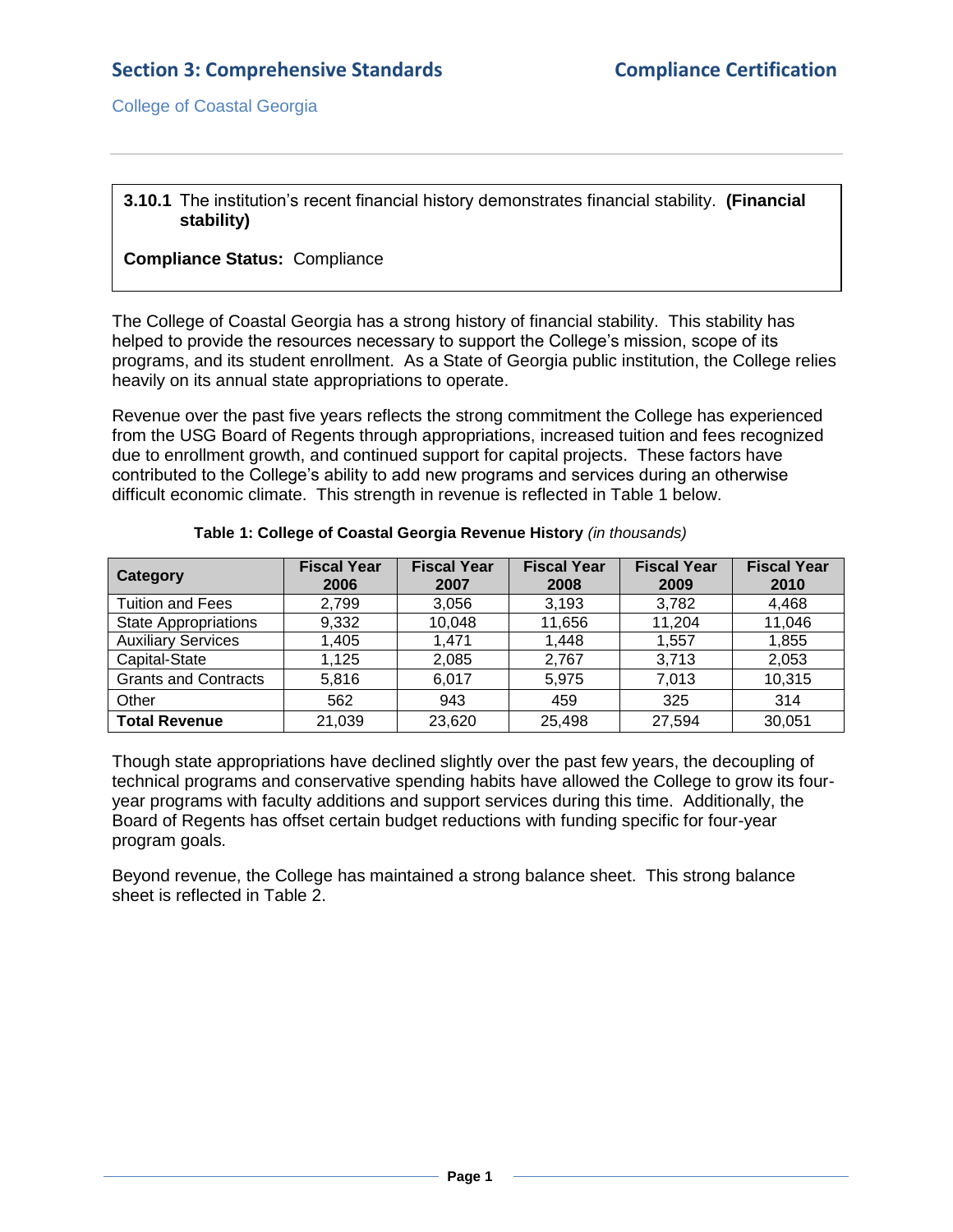| <b>Category</b>                  | <b>Fiscal</b><br><b>Year 2006</b> | <b>Fiscal</b><br><b>Year 2007</b> | <b>Fiscal</b><br><b>Year 2008</b> | <b>Fiscal</b><br><b>Year 2009</b> | <b>Fiscal Year</b><br>2010 |
|----------------------------------|-----------------------------------|-----------------------------------|-----------------------------------|-----------------------------------|----------------------------|
| <b>Current Assets</b>            | 1,802                             | 2,143                             | 2,351                             | 2,765                             | 4,503                      |
| <b>Capital Assets</b>            | 27,653                            | 28,627                            | 30,168                            | 33,467                            | 34,287                     |
| <b>Other Assets</b>              | 89                                | 99                                | 90                                | 78                                | 87                         |
| <b>Total Assets</b>              | 29,544                            | 30,869                            | 32,609                            | 36,310                            | 38,877                     |
|                                  |                                   |                                   |                                   |                                   |                            |
| <b>Current Liabilities</b>       | 1,125                             | 1,288                             | 986                               | 1,842                             | 2,319                      |
| <b>Noncurrent Liabilities</b>    | 134                               | 181                               | 147                               | 174                               | 224                        |
| <b>Total Liabilities</b>         | 1,259                             | 1,469                             | 1,133                             | 2,016                             | 2,543                      |
|                                  |                                   |                                   |                                   |                                   |                            |
| Invested in Capital, Net of Debt | 27,653                            | 28,627                            | 30,168                            | 33,467                            | 34,287                     |
| Restricted                       | 113                               | 118                               | 108                               | 97                                | 106                        |
| Unrestricted                     | 519                               | 655                               | 1,200                             | 730                               | 1,941                      |
| <b>Total Net Assets</b>          | 28,285                            | 29,400                            | 31,476                            | 34,294                            | 36,334                     |

#### **Table 2: College of Coastal Georgia Net Assets** *(in thousands)*

The above table demonstrates the College's ability to maintain healthy unrestricted net assets and even increase unrestricted net assets during the last fiscal year. The College does not carry any debt related to capital assets and the only noncurrent liabilities for the College are uncompensated leave balances. This allows the College to utilize revenues on current operations. These ratios further demonstrate the historical financial strength of the College and provide evidence of financial stability. Provided are the Return on Net Assets computed as the ratio of change in nets assets to total net assets and the Current Ratio computed as current assets available to cover current liabilities or obligations. Additionally, the Net Income Ratio is provided computed as the ratio of net income to revenue. These ratios are provided in Table 3 below.

| <b>Ratios</b>        | <b>Fiscal Year</b><br>2006 | <b>Fiscal Year</b><br>2007 | <b>Fiscal Year</b><br>2008 | <b>Fiscal Year</b><br>2009 | <b>Fiscal Year</b><br>2010 |
|----------------------|----------------------------|----------------------------|----------------------------|----------------------------|----------------------------|
| Return on Net Assets | .73%                       | 3.94%                      | 7.06%                      | 8.95%                      | 5.95%                      |
| <b>Current Ratio</b> | 1.60                       | 1.66                       | 2.38                       | 1.50                       | 1.94                       |
| Net Income Ratio     | .98%                       | 4.72%                      | 8.14%                      | 10.21%                     | 6.79%                      |

#### **Table 3: College of Coastal Georgia Financial Ratios**

The Return on Net Assets demonstrates the College's ability to manage resources provided in a sound financial manner resulting in a 5.95 percent return in the most recent fiscal year. The Current Ratio illustrates the ability of the College to meet current liabilities/obligations at the end of each fiscal year. The College has maintained at minimum 1.50 times the amount of current assets to current liabilities reflecting the ability of the College to meet its financial obligations.

Lastly, the Net Income Ratio provides a picture of the College's ability to operate within its revenue base each of the past five years. Expenditures have been able to grow to meet the College's addition of new programs and services but still remain below annual revenue.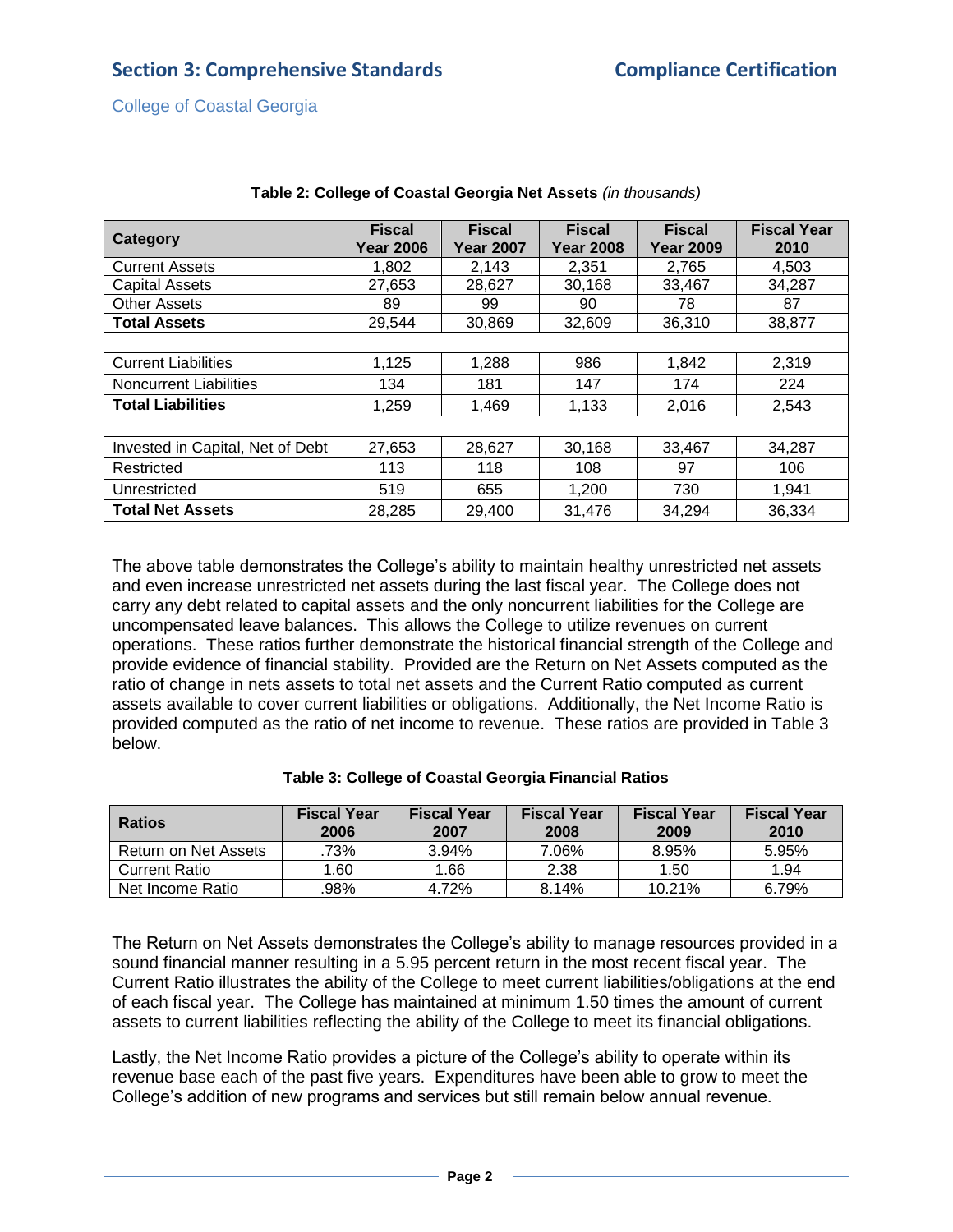The College of Coastal Georgia Foundation has a history of providing strong financial support to the College – see *[2009 College of Coastal Georgia Foundation Annual Report](2.11.1.hFoundationAnnualReport.pdf#page=1)*. This support included \$700,000 for the addition of classrooms and faculty offices in the newly renovated Coffin Building during fiscal year 2009. The Foundation annually provides funding for scholarships, faculty and staff development, and program services. The Foundation's audited statements reflect the strong financial position it maintains. The most recent [audited financial](3.10.1.aFoundationAnnualReport2009.pdf#page=1)  [statements show](3.10.1.aFoundationAnnualReport2009.pdf#page=1) net assets of over \$8.4 million. The Foundation carries no long-term debt.

The College operates on a fiscal year of July 1 through June 30. The College of Coastal Georgia Foundation operates on a calendar year fiscal year.

The College Foundation raised \$1.04 million and increased its fundraising effort to \$1.45 million in calendar year 2010.

All financial data provided comes from the annually reviewed financial statements of the College and the Foundation. The College received a [Full Disclosure Management Report](2.11.1.bIndAcctsMgmt.pdf#page=1) for fiscal year 2010 from the Georgia Department of Audits; it received no findings and the report provided that the College's financial statements were fairly presented. The College has consistently received the highest rating for financial reporting given by the USG Board of Regents. The Foundation receives an audit each year by an independent auditor. The Foundation received an unqualified opinion during fiscal year 2009 as it has in the past. These audit reports ensure reliance may appropriately be placed on all data provided signifying the past financial strength of the College.